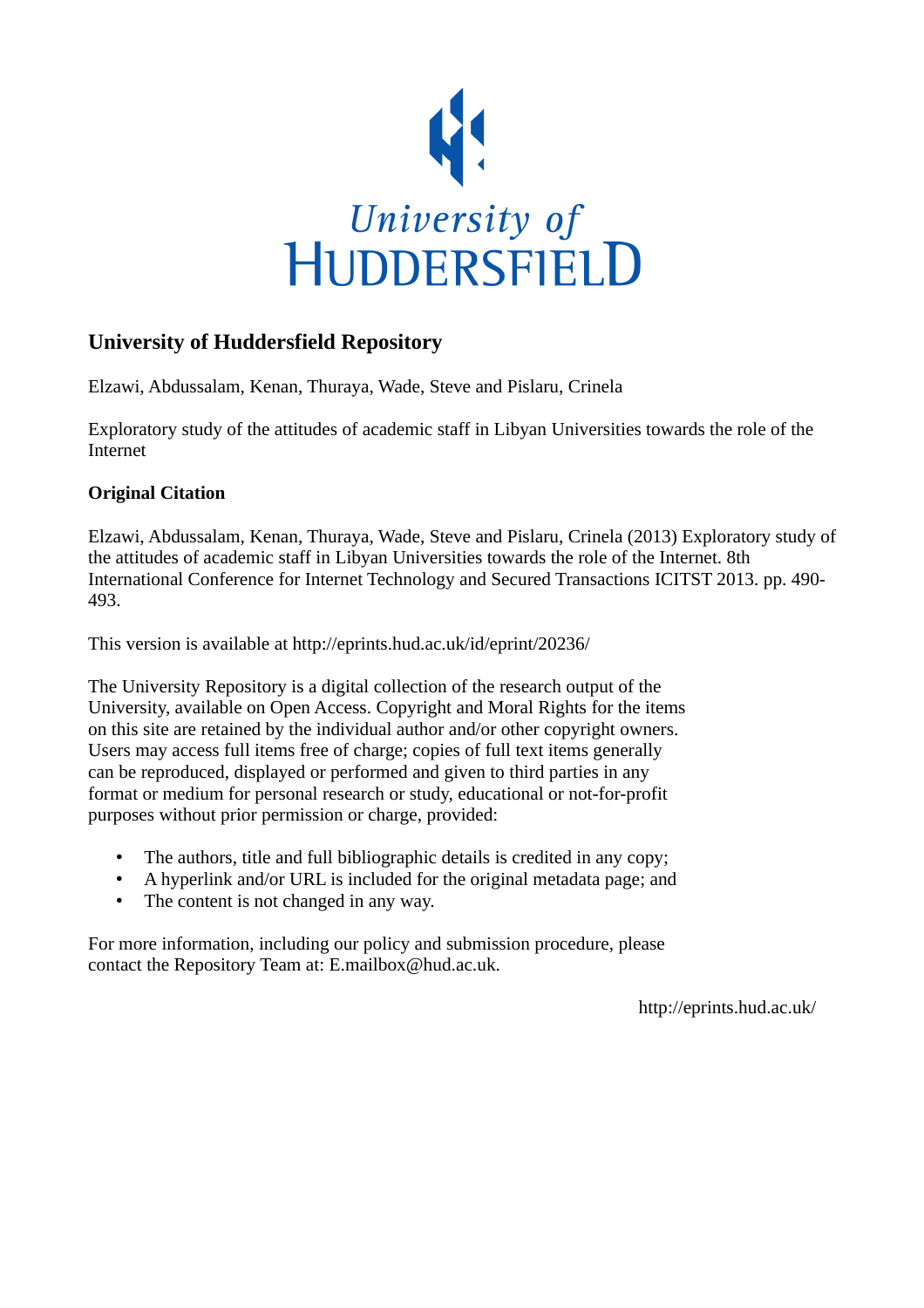# *Exploratory study of the attitudes of academic staff in Libyan Universities towards the role of the Internet*

Abdussalam Elzawi Computing & Engineering School University of Huddersfield Huddersfield -UK Abdussalam.Elzawi@hud.ac.uk

Steve Wade Computing & Engineering School University of Huddersfield Huddersfield -UK S.j.wade@hud.ac.uk

*Abstract***— This study has been directed to disclose the attitudes of academic staff in Libyan universities towards Internet-based learning and training. The research for this study has been conducted using both quantitative and qualitative methods. The findings suggest that faculty members have positive attitudes towards integrating the Internet into the teaching process and an expectation that this will dramatically change the nature of higher education in Libya over the next few years. The need for inclusive strategic planning and effective implementation plans and strategies is discussed.**

*Keywords- e-learning; internet technologies; Information Communication Technology; Higher Education; knowledge management.*

#### I. INTRODUCTION

Modern societies are characterized by continuous training for their individuals. It is an important and indispensable factor for individual social mobility.  $\begin{bmatrix} 1 \end{bmatrix}$  Stated that, " training has always played an important and an integral part in furthering many kinds of human learning and development. However, the fact that training can make an important, if not crucial, contribution to organizational effectiveness is only now being recognized fully. This means, the content of training varies according to the training objectives, characteristics of the trainees and their levels. [2]

Because the Libya faculty members aware about the importance of new technology. They also have interest of using information technology into their teaching. They believe the Internet-based training is an important solution for those who cannot come to the campus to study and train. The availability of e-training opportunities in the workplace in Libya is not evenly distributed. Special circumstances influence this availability. Libyan employees, in general, have secure jobs, especially in the public sector. This means they do not have big incentives to

Thuraya Kenan Computing & Engineering School University of Huddersfield Huddersfield -UK Thuraya.kenan@hud.ac.uk

Crinela Pislaru Computing & Engineering School University of Huddersfield Huddersfield -UK C.pislaru@hud.ac.uk

change and develop. The literature search shows that there is not a lot of material on this topic. Therefore, in this study, to avoid the conflict, which arises out the above views, the study has mixed between quantitative and qualitative research methods to collect data on attitudes. For the most time, when these methods work together they can play their roles in terms of finding and confirmation the facts and the reality. The data that obtain from the questionnaires and interviews has been analysis by the SPSS (Statistical Package for Social Sciences) for questionnaire data. As far as the research can see, training via the Internet is still a new domain, and there are no empirical Libya studies that qualitatively and quantitatively support or reject Internet-based training. The expectations of this study that it will be become the beginning of other studies in this field. Furthermore, it can contribute to provide a wider understanding of e-learning and training in Libya universities and higher institutions. However, it could help universities, higher education institutions and the workforce in public and private organizations in Libya to reap and benefits from the new technology.

#### II. THE NEED FOR INTERNET-BASED TRAINING IN LIBYAN HEIS.

The service training is considered one of the important factors in improving the employees' skills, knowledge and abilities. In addition, in the last few years the Internet-based training has appeared for all employees in different sectors whether in or out their jobs all over the world. It is highly important to reference some factors related to these issues in Libya society as follows:

- The number of employees is very large in different sectors in Libya.
- Employees have fewer chances to join traditional training classroom during their work time.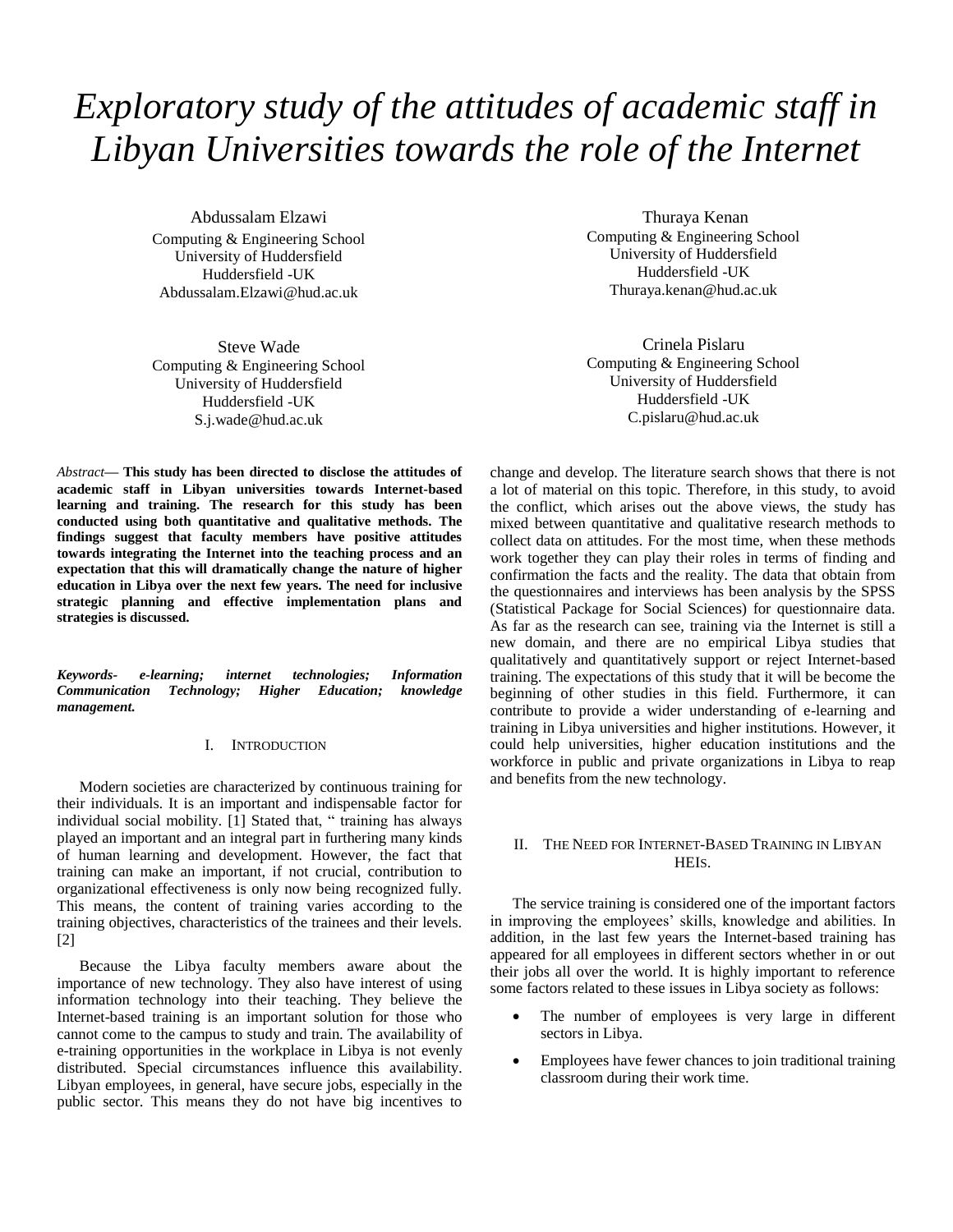- The Libya has just recently started using the Internet services. This with reference to modernity of the Internet.
- Nowadays, most people in Libya do not have enough knowledge about Internet services.
- Technological progress and the knowledge explosion compel the employee to participate in the training programmers to keep pace with these changes.
- In-service training via the Internet is considered less costly and saves time and money. As a result of these factors, Libya universities and higher educations should adopt such this kind of training.

#### III. RESEARCH DESIGN

This study included the entire education faculty members in Libyan universities, ranking instructor/lecturer, and assistant, associate, and full professors. Five open-ended questions were asked to all of the participants. The email interview questions were constructed after receiving the results of the instrument survey questionnaire. The interview questions built on the information attained from the literature and from the analysis of the questionnaire. Five open-ended questions were asked of all of the participants. This was implemented in order to obtain the participants own comments and their point of view regarding utilizing the Internet for academic work. Of the 40 original faculty members, only 16 (40%) answered the questions and returned their responses via email. More information about the participants can be seen in table I:

|                  | TABEL I: DEMOGRAPHIC CHARACTERISTICS OF THE PARTICIPANTS IN THE |
|------------------|-----------------------------------------------------------------|
| FOLLOW-UP STUDY. |                                                                 |

| Demographics                            | <b>Characteristics</b>                                                                      | Res. No.                                        | $\%$                                                |
|-----------------------------------------|---------------------------------------------------------------------------------------------|-------------------------------------------------|-----------------------------------------------------|
| <b>The Name of</b><br><b>University</b> | Uni. of Tripoli<br>Uni. of Alzawia<br>Uni. of Misurata<br>Uni. of Benghazi<br>Uni. of Sirte | 3<br>3<br>6<br>$\overline{2}$<br>$\overline{2}$ | 31.25 %<br>31.25 %<br>37.50 %<br>12.50 %<br>12.50 % |
| <b>Gender</b>                           | Male                                                                                        | 12                                              | 75.00 %                                             |
|                                         | Female                                                                                      | $\overline{4}$                                  | 25.00 %                                             |
| <b>Academic Rank</b>                    | Instructor/lecturer                                                                         | 5                                               | 31.50 %                                             |
|                                         | Assistant professor                                                                         | 6                                               | 37.50 %                                             |
|                                         | Associate professor                                                                         | $\overline{4}$                                  | 25.00 %                                             |
|                                         | professor                                                                                   | 1                                               | 6.25%                                               |
| Age                                     | $25 - 30$                                                                                   | $\overline{c}$                                  | 12.50 %                                             |
|                                         | $31 - 37$                                                                                   | $\overline{4}$                                  | 25.00 %                                             |
|                                         | $38 - 45$                                                                                   | 6                                               | 37.50 %                                             |
|                                         | $46 - 55$                                                                                   | $\overline{2}$                                  | 12.50 %                                             |
|                                         | More 55                                                                                     | $\overline{2}$                                  | 12.50 %                                             |
| <b>Years Teaching</b><br>experience     | $1 - 5$<br>$6 - 11$<br>$12 - 17$                                                            | $\overline{4}$<br>8<br>$\overline{c}$           | 25.00 %<br>50.00 %<br>12.50 %                       |

#### IV. THE FINDING OF THE STUDY

#### *A. Obstacles*

The Libyan academic staff thought that there is some obstacles will face the Internet-based training in Libyan society. The analysis of the questionnaires revealed a considerable amount of consistency in the responses that means the high majority of respondents thought that there is many obstacles will face the development of IT and Internet-based training in Libyan society and higher education in the future. For example, in the questionnaire responses, more than eighty nine percent (89.00%) of academic staff indicated that they deemed that lack of IT training is one of the main obstacles of using and integrating the Internet into the academic teaching they need much more specific training to enable them to use the Internet effectively. The communication infrastructure according to some of the respondents thought is a big obstacle, such as one of them thought:

"The most important obstacle we face now is the communication problem, especially during peak hours, which means that the communication infrastructure is not good and not adequate enough." This is related in their mind to the question of trust. However, the lack of existence of experts adapted to the mode of Internet-based learning and training is considered to be obstacle. One of the interviewee believed that:

"The experts are a necessity and to find them will not be an easy job, starting from early planning and preparation for learning processes." The commons belief is that distance learning or E-learning is of a lower quality than traditionally taught course [3].

#### *B. The Advantages*

There appears to be a large degree of consistency in the academic staff answers provided in both the questionnaires.

It is evident that the questionnaire as well as the interview answers given by respondents was in agreement that the high majority of questionnaires' respondents that there are a lot of advantages of using the Internet into teaching process, such as the Internet offers flexibility of time and place in learning. Besides, real-time updating of skills is a great advantage of distance Internet-based education. Some of them deemed that Information technology as a vital new resource for academics, it enables quick access to new research data and it is easier to search for materials. While some respondents thought IT sharpen the learner skills in using this service and give him the knowledge he needs which is an important in different level.

Another advantage for Libyan universities, it will solve the shortage in academic staff particularly women staff. The shortage of academic staff is a serious problem in Libya higher education,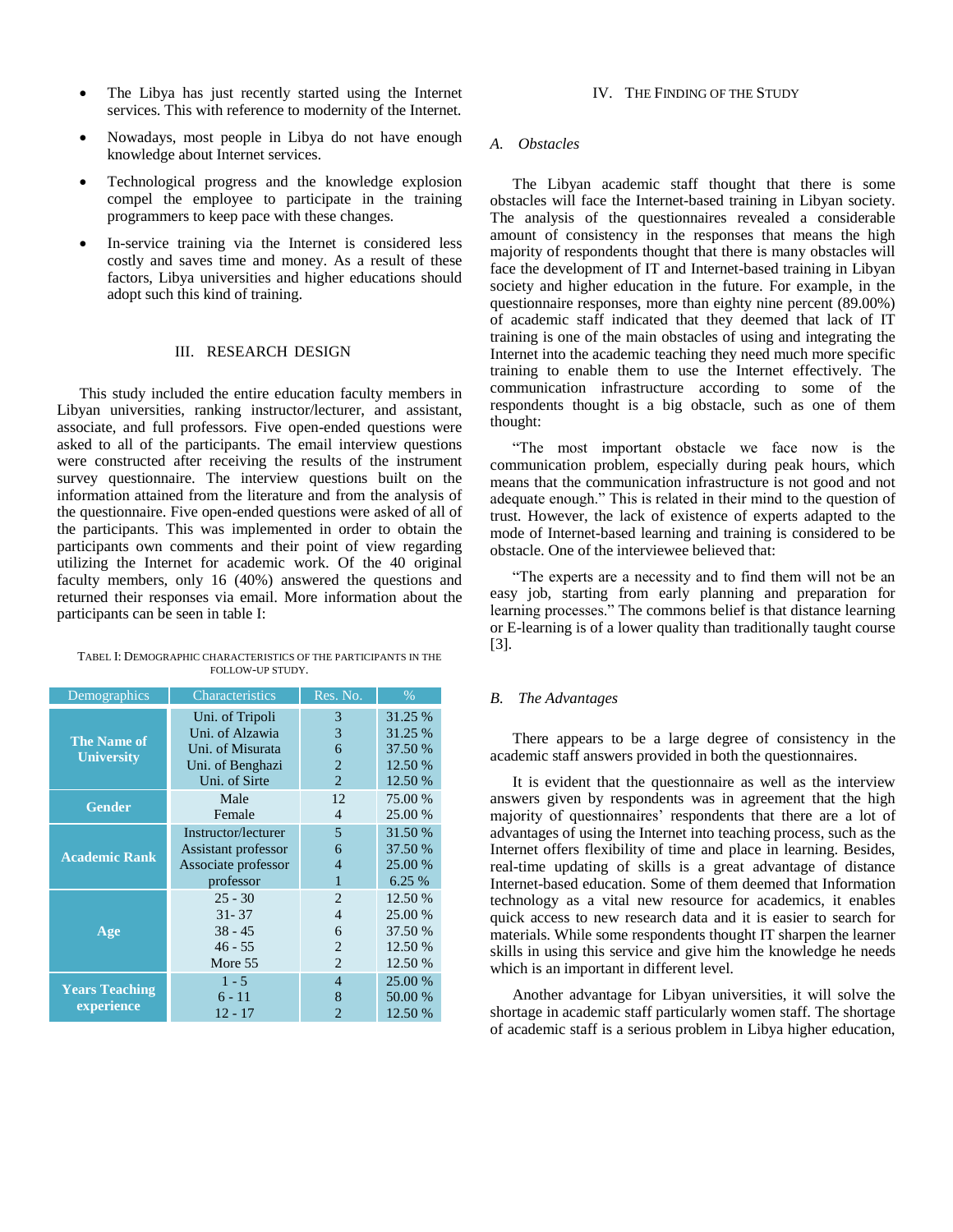especially in relation to women staff and students. Lady academic staff from College of Science at Alzawia University stressed that the online learning and training will fill the gap in the shortage of faculty members, as she thought:

"It will solve the shortage in academic staff and will increase the number of students, which is limited due to the limited number of labs and classrooms, in addition to enhancing the access to information." Also, since 2000 there has been an increase in interest in technology in many HEIs in Libya, and more institutions are spending more of their budgets on providing an ICT infrastructure [4]. In fact, the Ministry of Higher Education, which is by law responsible for endorsing degrees from foreign universities, will not endorse a degree obtained through either distance learning or E-learning. Without the approval of the Ministry, students cannot gain any advantages in the workplace from their degrees [5]. This is of significant importance and could be developed.

#### *C. Disadvantages*

Majority of questionnaires' respondents thought; there are many disadvantages of integrating the Internet into teaching process. Another disadvantage of this kind of teaching is if it is not under control, it risks becoming a way just to grant certificates without good quality of courses or achievements. Some interviewees believed that interaction between trainee and trainer is one of the disadvantages of Internet-based training and learning, as he mentioned:

"It may be isolation or semi-isolation if you want to teach students using distance methods. There will be no interaction between the groups. I mean the sort of interaction between students themselves, since the interaction between who provide the service and who receives it is always there."

Also, there are barriers as the technological, cultural barriers and other barriers due to other factors such as cost, etc. The teaching load in Libyan universities is typically large, e.g. the average number of teaching hours for academic staff is 24 hours/week, and Libyan universities have not yet established a scientific research tradition [6]. Nevertheless, some academic staff does undertake extra activities such as writing and publishing, e.g. textbooks, to increase their income [7], [8]. Conclude that because the technical and technological level existing in a country largely determines the rate at which IT develops, the developing countries will not catch up easily [9].

#### *D. Expectations of the future*

Generally, all responses gathered demonstrated that the high majority are optimistic about Libya universities and colleges that they would be ready to offer distance Internet-based training courses, one of PhD student is optimistic about the future of

higher education in Libya, he said: "I think this will happen in 2014 because most of our teaching happened through the Internet. A conference took place in Universities Libya and used the new technology. As regards learning and research, we found the lecture in London or USA. Their presentations came via satellite during the conference in future in our universities. Discussion of these presentations happened in the same way. I think this approach is an improvement." Male academic staff has mentioned to an important point, whereas he thinks that: "In fact some universities did not wait for this to happen, but they made an initiative and that not in particular for the universities but for the services. Some universities have seen that there is a big need for services, and some sectors have plans and began the stage of implementing them. With regard to the future of the role of universities, the finding from the questionnaires indicated that the respondents generally agreed that the role of universities and colleges would be dramatically changed because of the Internet in the future. This result conformed to the interview responses, the high majority of the interviewees emphasized that the role of Libyan faculty members and universities will be dramatically changed and the implementation of e- learning in an official setting requires inclusive strategic planning. Changing the educational offering through technology requires utilizing effective implementation plans and strategies [10].

However, there are numeric studies have been demonstrated a new strategies to implement the e-learning applications and the Internet usage in the Libyan universities.

In table II, Kenan and others presented the results of Strength, Opportunity, Weakness and Threat points as modern model of 2013 that is reflect the SWOT analysis for the main aspects, which should be considered when developing more effective elearning implementation strategies. This model presents the reflections of the students, lecturers, and technical staff on the trial implementation. [11].

Either, Rhema and Miliszewska in 2011 have accepted a SWOT study about the e-learning implementation and identified that technological and cultural barriers are hindering the elearning implementation in University of Gharian-Libya [12]. Artemi and Ajit [13] emphasized that many people perceive the technological barriers as being essential in the e-learning implementation because people need access to modern technology in order to improve the quality of the teaching and learning processes. SWOT analysis is an essential step to analyse various factors before implementing an e-learning solution at any institution, because the success or failure of an elearning initiative will be directly related to the policy issues that underpins it [14], [15].

This paper could conclude from the previous SWOT studies, the policy issues and accessibility challenges, which are still face on the successful policy and suitable strategy of the internet usage by brief are mainly technological, attitudinal, and pedagogical.